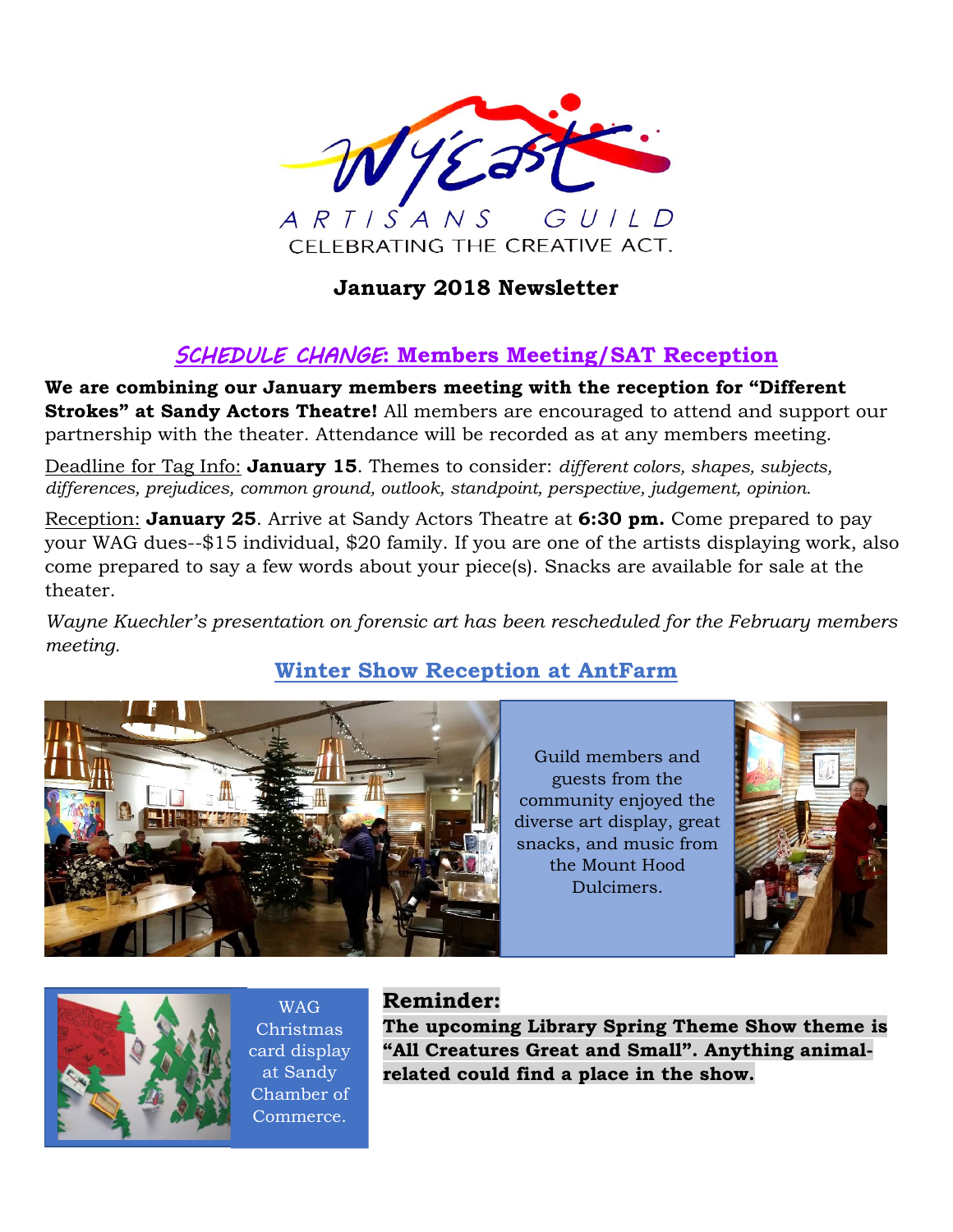## **Art Events and Resources**



### **BOOST YOUR MARKETABILITY WITH AN ONLINE GALLERY PRESENCE!**

**JOIN OTHER ARTISTS WHO NOW HAVE ONLINE GALLERIES, AND THE BENEFITS OF SOCIAL MEDIA AND MARKETING SUPPORT THROUGH MT. HOOD ART ONLINE**

**BENEFITS INCLUDE** 

ONLINE GALLERY WEEKLY TIPS & INFO SOCIAL MEDIA MARKETING WORKSHOPS & RESOURCES EXHIBITION OPPORTUNITIES GREETING CARD PROGRAM WEBSITE ASSISTANCE SPECIAL EVENTS **NETWORKING** GROUP PURCHASING MONTHLY CUSTOMER NEWSLETTERS VIEW OUR ARTIST GALLERIES

[M](http://www.mthoodartonline.com/)[T](http://www.mthoodartonline.com/)[H](http://www.mthoodartonline.com/)[OOD](http://www.mthoodartonline.com/)[A](http://www.mthoodartonline.com/)[RT](http://www.mthoodartonline.com/)[O](http://www.mthoodartonline.com/)[NLINE](http://www.mthoodartonline.com/)[.](http://www.mthoodartonline.com/)[COM](http://www.mthoodartonline.com/) CONTACT US [M](http://www.mthoodartonline/Contact-Us)[T](http://www.mthoodartonline/Contact-Us)[H](http://www.mthoodartonline/Contact-Us)[OOD](http://www.mthoodartonline/Contact-Us)[A](http://www.mthoodartonline/Contact-Us)[RT](http://www.mthoodartonline/Contact-Us)[O](http://www.mthoodartonline/Contact-Us)[NLINE](http://www.mthoodartonline/Contact-Us)[.](http://www.mthoodartonline/Contact-Us)[COM](http://www.mthoodartonline/Contact-Us)[/C](http://www.mthoodartonline/Contact-Us)[ONTACT](http://www.mthoodartonline/Contact-Us)[-U](http://www.mthoodartonline/Contact-Us)[S](http://www.mthoodartonline/Contact-Us) OR CALL CARYN TILTON 503-572-9628 [www.MtHoodArtOnline.com](http://www.mthoodartonline.com/)

## *Youth Art Class Wishlist*

\*Plastic containers with lids, all sizes and shapes \*Ballpoint pens \*Cardstock, colored or plain \*Sharpies

*If interested in donating or volunteering, contact Dawnna Pearson*

*Donations are tax-deductible*

#### *Frames!*

Lea Topliff has lots of frames, both new and used, and some canvases both large and small for sale.

**The month of March 2018 is available at the Chamber of Commerce! Contact JoAnne Rohweder if interested in displaying a show. (Cost: \$10)**

#### **Oregon Society of Artists**

OSA website: <https://www.oregonsocietyofartists.com/> OSA November Demos: [https://www.oregonsocietyofartists.com/classes](https://www.oregonsocietyofartists.com/classes-and-workshops/demonstrations)[and-workshops/demonstrations](https://www.oregonsocietyofartists.com/classes-and-workshops/demonstrations)

> *Wy'east Artisans Guild* **P.O. Box 682, Sandy, OR 97055** *wyeastartisansguild@gmail.com* **[www.wyeastartisansguild.com](http://www.wyeastartisansguild.com/)**

#### $\_$  , and the set of the set of the set of the set of the set of the set of the set of the set of the set of the set of the set of the set of the set of the set of the set of the set of the set of the set of the set of th **Wy'east Artisans Guild\*\*\*\*\*\*Officers, Board, and Committee Heads**

Contact information available in your Guild roster. Email Rod Stroh, [rstroh2@frontier.com](mailto:rstroh2@frontier.com), if you can't find yours.

**President**: Jennifer Bliesner *(until June 2018)* **President Elect:** Marcia Morrow *(as of Jan 2018)* **Vice President:** *position open* **Secretary:** Dawnna Pearson **Treasurer**: Loisann Young *(as of Jan 2018)* **Board Members**: Jennifer Bliesner, Loisann Young, Marcia Morrow, Earlean Marsh, Cheryl Hooley **Meeting Programs:** Jennifer Bliesner

**Hospitality:** Helen von Struense **Website & Social Media:** Debi Vann **Art Education & Kids Outreach:** Dawnna Pearson **Newsletter:** Dawnna Pearson **Membership (Roster):** Rod Stroh **Library Theme Show:** Jennifer Bliesner **Chamber Shows:** JoAnne Rohweder **Sandy Actor's Theatre Shows:** Vern Groff **Other Shows:** Jennifer Bliesner